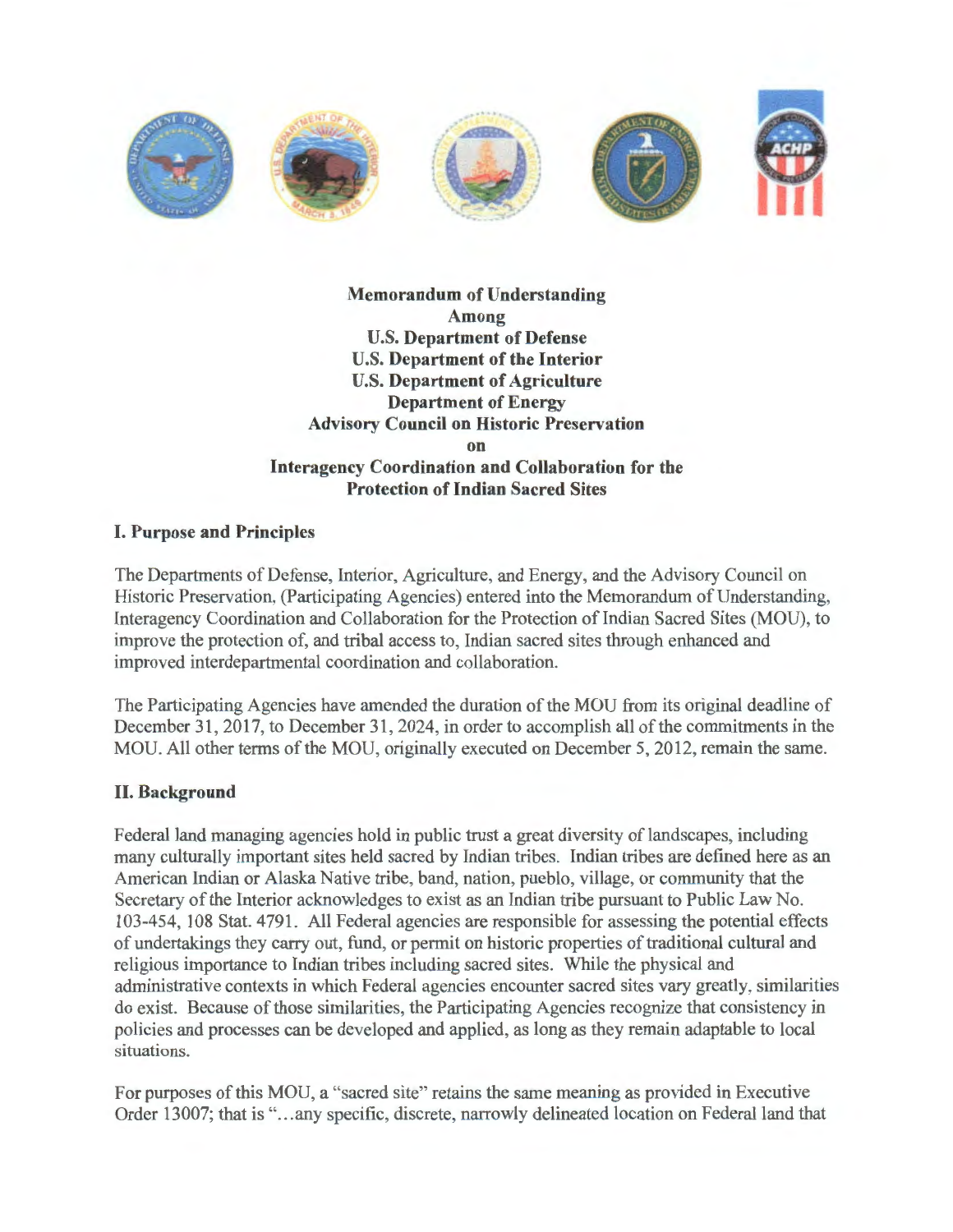is identified by an Indian tribe, or Indian individual determined to be an appropriately authoritative representative of an Indian religion, as sacred by virtue of its established religious significance to, or ceremonial use by, an Indian religion; provided that the tribe or appropriately authoritative representative of an Indian religion has informed the agency of the existence of such a site." Such sacred sites may also be eligible for the National Register of Historic Places as historic properties of religious and cultural significance to Indian tribes.

Sacred sites often occur within a larger landform or are connected through features or ceremonies to other sites or a larger sacred landscape. Agencies should consider these broader areas and connections to better understand the context and significance of sacred sites. Sacred sites may include, but are not limited to geological features, bodies of water, archaeological sites, burial locations, traditional cultural properties, and stone and earth structures.

## **III. Authorities Which May be Relevant to the Protection and Preservation of Sacred Sites**

The Participating Agencies will review the following authorities to determine their potential relevance to sacred sites and to determine if additional inter-agency measures may be warranted to better protect sacred sites.

Executive Order 13007: Indian Sacred Sites National Historic Preservation Act National Environmental Policy Act Native American Graves Protection and Repatriation Act American Indian Religious Freedom Act Religious Freedom Restoration Act Executive Order 13175: Consultation and Coordination with Indian Tribal Governments

#### **IV. Participating Agency Agreement**

The Participating Agencies hereby agree to work together to accomplish, and consult with Indian tribes as appropriate in developing and implementing, the following actions:

1. Creating a training program to educate all Federal staff on (a) the legal protections and limitations regarding the accommodation of, access to, and protection of sacred sites and (b) consulting and collaborating effectively with Indian tribes, tribal leaders, and tribal spiritual leaders to address sacred sites;

2. Developing guidance for the management and treatment of sacred sites including best practices and sample tribal-agency agreements;

3. Creating a website that includes links to information about Federal agency responsibilities regarding sacred sites, agency tribal liaison contact information, the websites of the agencies participating in this MOU, and information directing agencies to appropriate tribal contact information for project consultation and sacred sites issues; this website would be hosted by one of the Participating Agencies;

4. Developing and implementing a public outreach plan focusing on the importance of maintaining the integrity of sacred sites and the need for public stewardship in the protection and preservation of such sites;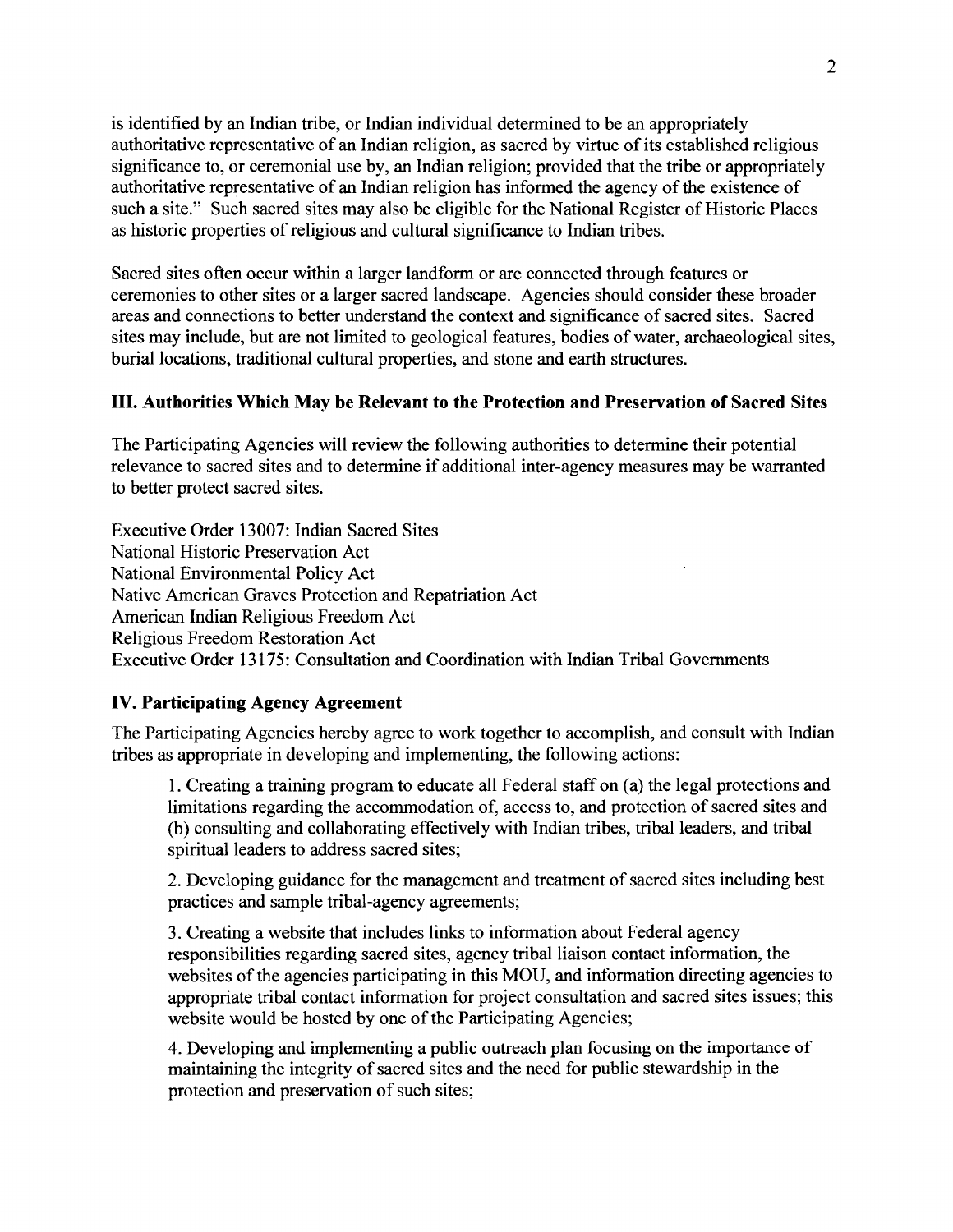5. Identifying existing confidentiality standards and requirements for maintaining the confidentiality of sensitive information about sacred sites, analyzing the effectiveness of these mechanisms, and developing recommendations for addressing challenges regarding confidentiality;

6. Establishing management practices that could be adopted by Participating Agencies, for example, these could include mechanisms for the collaborative stewardship of sacred sites with Indian tribes, such as Federal-tribal partnerships in conducting landscape-level cultural geography assessments;

7. Identifying impediments to Federal-level protection of sacred sites and making recommendations to address the impediments;

8. Developing mechanisms to exchange/share subject matter experts among Federal agencies and identifying contracting mechanisms for obtaining tribal expertise;

9. Developing outreach to non-Federal partners to provide information about (a) the political and legal relationship between the United States and Indian tribes, (b) Federal agency requirements to consult with Indian tribes, and (c) the importance of maintaining the integrity of sacred sites;

10. Exploring mechanisms for building tribal capacity to participate fully in consultation with Federal agencies and to carry out the identification, evaluation, and protection of sacred sites; and

11. Establishing a working group of appropriate staff from each of the Participating Agencies to facilitate the implementation of the provisions of this MOU and address issues as they arise. The working group will develop an action plan for implementation of this MOU within 90 days. Participating Agency representatives will serve on the working group until replaced by their Agencies. The working group will be chaired by one of the Participating Agencies chosen by majority vote of the working group and will serve a 2-year term. At the expiration of the chair's term, the Participating Agencies shall select a new chair from among the Participating Agencies.

## V. **Non-Funding Obligating Document**

Participating Agencies will handle their own activities and use their own resources in pursuing these objectives. Each party will carry out its separate activities in a coordinated and mutually beneficial manner.

Nothing in this MOU shall obligate any Participating Agency to obligate or transfer funds. Specific work projects or activities that involve the transfer of funds, services, or property among the various Participating Agencies will require execution of separate agreements and will be contingent upon the availability of appropriated funds. Any such activities must be independently authorized by appropriate statutory authority. This MOU does not provide such authority. Negotiation, execution, and administration of each such agreement must comply with all applicable statutes and regulations.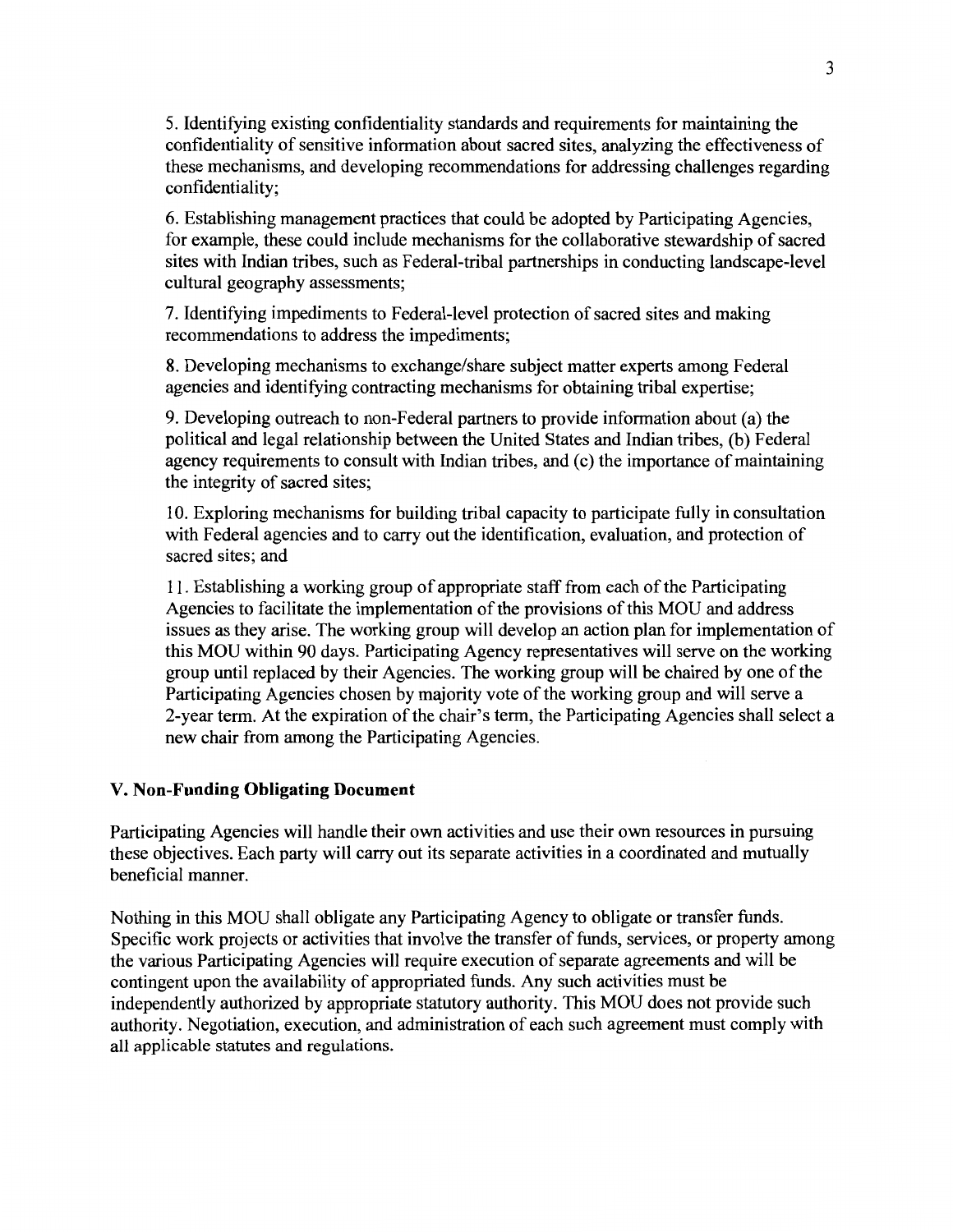#### **VI. Third Parties**

This MOU is not intended to, and does not create any right, benefit, or trust responsibility, substantive or procedural, enforceable at law or equity, by any party against the United States, its agencies, its officers, or any person.

#### **VII. Administrative Provisions**

1. This MOU takes effect upon the signature of all Participating Agencies, and shall remain in effect until December 31, 2024. This MOU may be further extended or amended upon written consent from any Participating Agency and the subsequent written concurrence of the others.

2. Any Participating Agency can opt out of this MOU by providing a 60-day written notice to the other signatories.

3. Any additional Federal agencies may become Participating Agencies in this MOU at any time during the duration of the MOU. Participation will be evidenced by an agency official signature on the MOU.

**VIII. Signatures** 

**Sally Jewell Secretary of the Interior** 

**SEP 2 3 2016**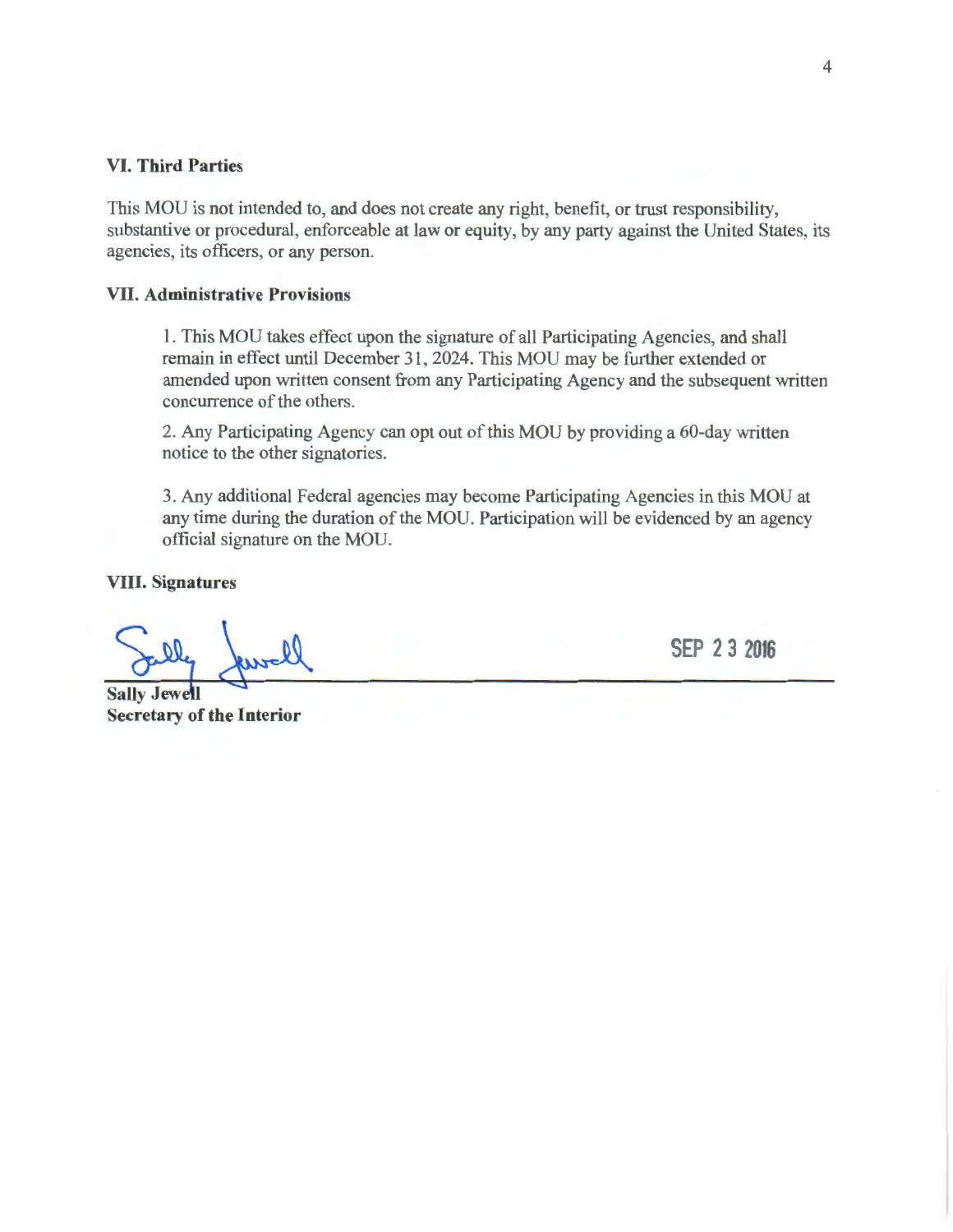## VI. **Third Parties**

This MOU is not intended to, and does not create any right, benefit, or trust responsibility, substantive or procedural, enforceable at law or equity, by any party against the United States, its agencies, its officers, or any person.

## VII. **Administrative Provisions**

I. This MOU takes effect upon the signature of all Participating Agencies, and shall remain in effect until December 31, 2024. This MOU may be further extended or amended upon written consent from any Participating Agency and the subsequent written concurrence of the others.

2. Any Participating Agency can opt out of this MOU by providing a 60-day written notice to the other signatories.

3. Any additional Federal agencies may become Participating Agencies in this MOU at any time during the duration of the MOU. Participation will be evidenced by an agency official signature on the MOU.

**VIII. Signatures** 

**Ashton Carter Date United States Secretary of Defense** 

**SEP 2 3 2016**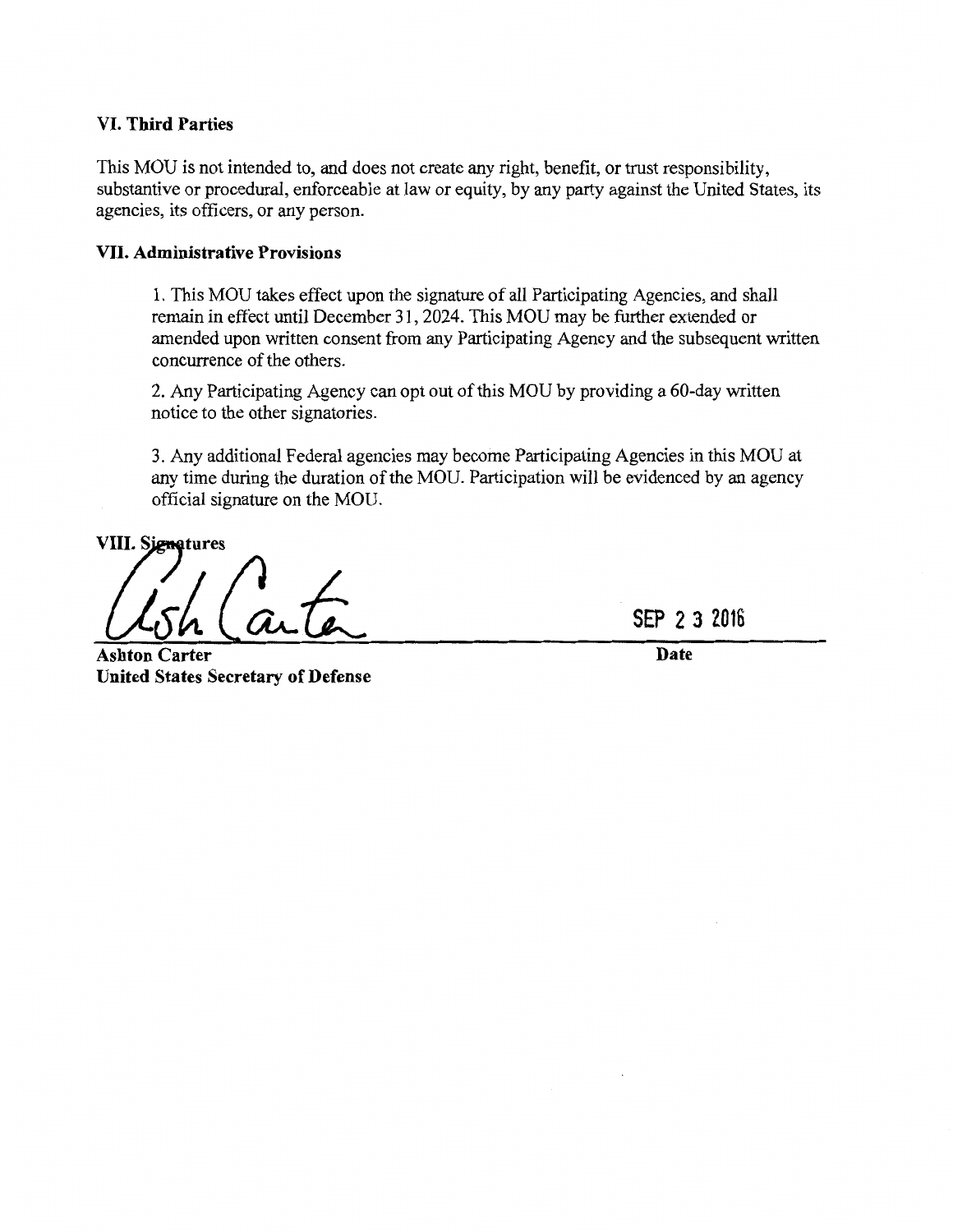### **VI. Third Parties**

This MOU is not intended to, and does not create any right, benefit, or trust responsibility, substantive or procedural, enforceable at law or equity, by any party against the United States, its agencies, its officers, or any person.

#### **VII. Administrative Provisions**

1. This MOU takes effect upon the signature of all Participating Agencies, and shall remain in effect until December 31, 2024. This MOU may be further extended or amended upon written consent from any Participating Agency and the subsequent written concurrence of the others.

2. Any Participating Agency can opt out of this MOU by providing a 60-day written notice to the other signatories.

3. Any additional Federal agencies may become Participating Agencies in this MOU at any time during the duration of the MOU. Participation will be evidenced by an agency official signature on the MOU.

**VIII. Signatures** 

Thomas J. Vilsacl **Secretary** U.S. Department of Agriculture

 $\frac{9}{\text{Date}}$  /24/16

4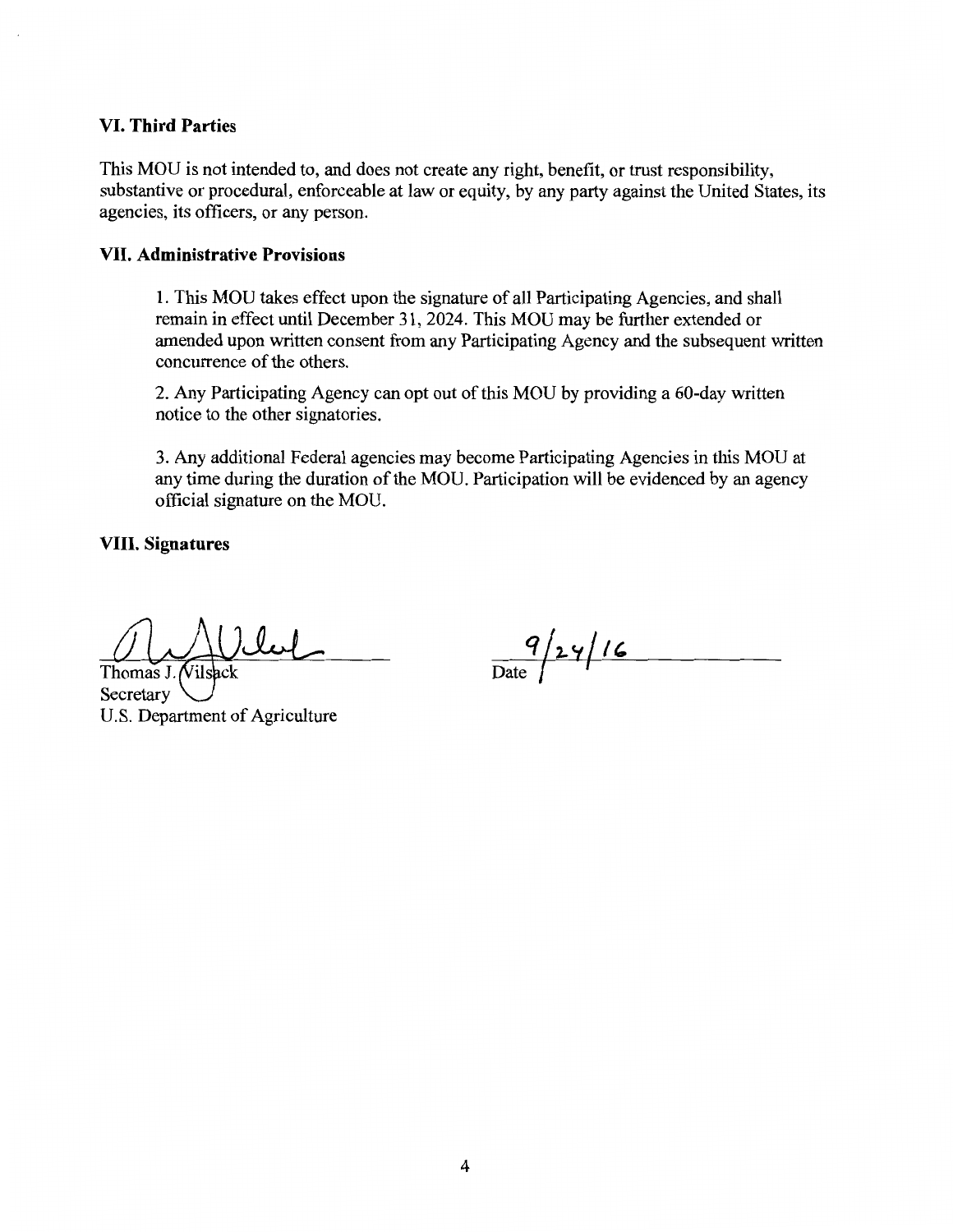## **VIII. Signatures**

Ashton Carter Secretary U.S. Department of Defense

Sally Jewell Secretary U.S. Department of the Interior

Thomas J. Vilsack Secretary U.S. Department of Agriculture

Secretary Ernest J. Moniz U.S. Department of Energy

Milford Wayne Donaldson, FAIA Chairman Advisory Council on Historic Preservation Date

Date

Date

**AUG 72 <sup>2016</sup>**

Date

Date

5